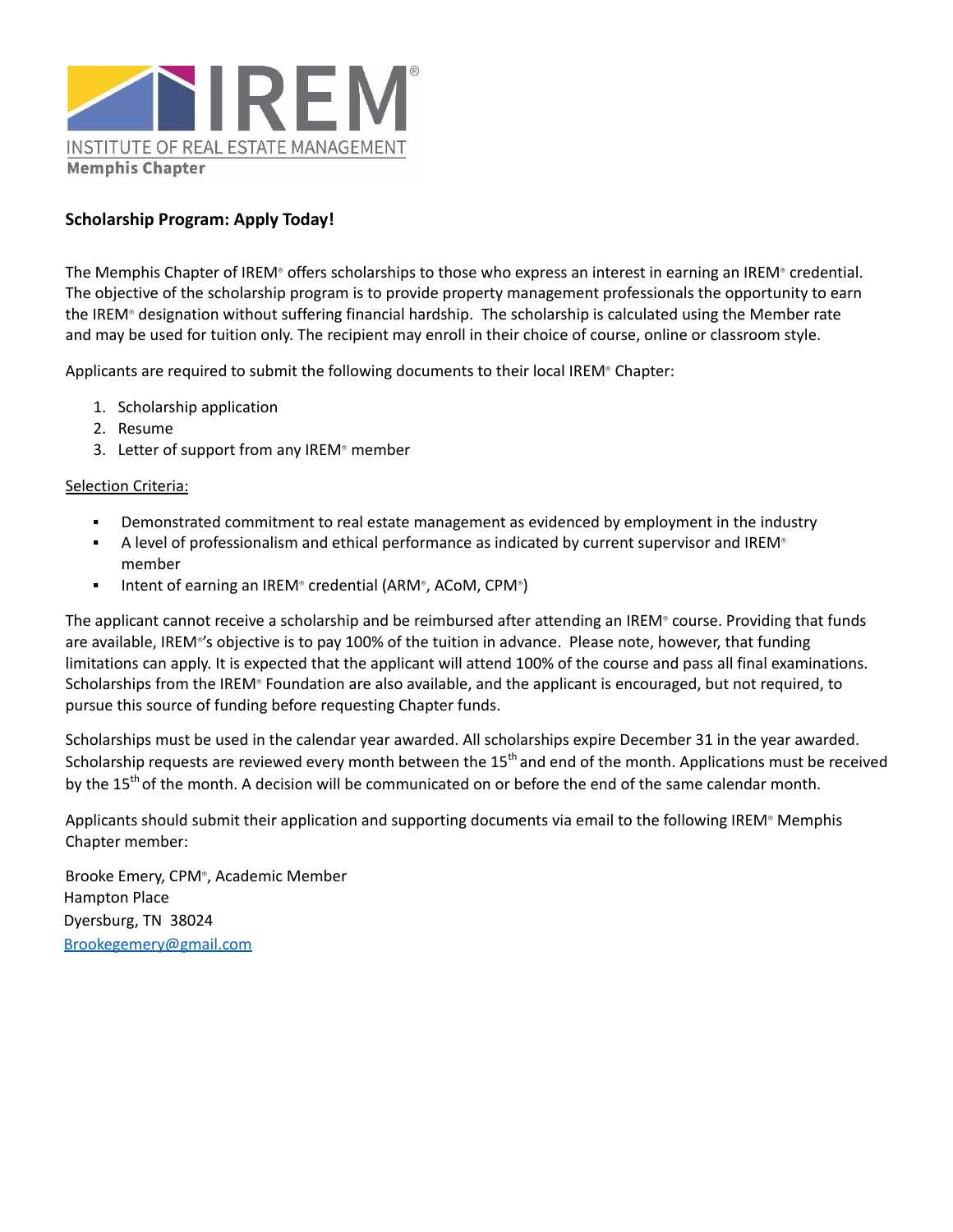

## *Application for Scholarship*

**The application must be accompanied by all supporting documentation required.**

| <b>FIRST NAME</b>                                                                                              | ΜI                                                                                                                    |                                                                                                                                                                                                                                     | <b>LAST NAME</b>                                                                                                                                                                                                               |             |
|----------------------------------------------------------------------------------------------------------------|-----------------------------------------------------------------------------------------------------------------------|-------------------------------------------------------------------------------------------------------------------------------------------------------------------------------------------------------------------------------------|--------------------------------------------------------------------------------------------------------------------------------------------------------------------------------------------------------------------------------|-------------|
|                                                                                                                |                                                                                                                       | Does your employer provide educational assistance? Yes __________________________                                                                                                                                                   |                                                                                                                                                                                                                                |             |
| <b>NAME OF EMPLOYER</b>                                                                                        |                                                                                                                       |                                                                                                                                                                                                                                     |                                                                                                                                                                                                                                |             |
| <b>Business Address:</b>                                                                                       |                                                                                                                       |                                                                                                                                                                                                                                     |                                                                                                                                                                                                                                |             |
| CITY/STATE/ZIP                                                                                                 | <b>PHONE</b>                                                                                                          |                                                                                                                                                                                                                                     | <b>PREFERRED EMAIL</b>                                                                                                                                                                                                         |             |
| Are you currently a member of IREM <sup>®</sup> ?                                                              |                                                                                                                       |                                                                                                                                                                                                                                     |                                                                                                                                                                                                                                |             |
| Circle which IREM <sup>®</sup> credential are you seeking.                                                     |                                                                                                                       | $CPM^*$                                                                                                                                                                                                                             | $ARM^*$                                                                                                                                                                                                                        | <b>ACoM</b> |
| Have you received an IREM <sup>®</sup> scholarship previously?                                                 |                                                                                                                       | <b>Yes</b> and the set of the set of the set of the set of the set of the set of the set of the set of the set of the set of the set of the set of the set of the set of the set of the set of the set of the set of the set of the | No control to the North State of the North State of the North State of the North State of the North State of the North State of the North State of the North State of the North State of the North State of the North State of |             |
|                                                                                                                |                                                                                                                       |                                                                                                                                                                                                                                     |                                                                                                                                                                                                                                |             |
|                                                                                                                |                                                                                                                       |                                                                                                                                                                                                                                     |                                                                                                                                                                                                                                |             |
|                                                                                                                |                                                                                                                       |                                                                                                                                                                                                                                     |                                                                                                                                                                                                                                |             |
| What is the cost of the course?                                                                                | <u> 1989 - Johann Harry Harry Harry Harry Harry Harry Harry Harry Harry Harry Harry Harry Harry Harry Harry Harry</u> |                                                                                                                                                                                                                                     |                                                                                                                                                                                                                                |             |
| (Providing that funds are available, IREM®'s objective is to pay 100% of the tuition.)                         |                                                                                                                       |                                                                                                                                                                                                                                     |                                                                                                                                                                                                                                |             |
| Please provide the location and schedule date/or online offering of course: __________________________________ |                                                                                                                       |                                                                                                                                                                                                                                     |                                                                                                                                                                                                                                |             |
|                                                                                                                |                                                                                                                       |                                                                                                                                                                                                                                     |                                                                                                                                                                                                                                |             |

#### **To be considered, the completed application must include:**

1. Written statement by the applicant of their intent of earning an IREM® credential. The statement should express an interest and

a commitment to real estate management as a career and the accomplishments of the applicant that support such commitment.

2. Current resume.

3. Letter of support from an IREM® member.

#### **Please see PAGE 3 for the Personal Essay Portion of this application.**

\_\_\_\_\_\_\_\_\_\_\_\_\_\_\_\_\_\_\_\_\_\_\_\_\_\_\_\_\_\_\_\_\_\_\_\_\_\_\_\_ \_\_\_\_\_\_\_\_\_\_\_\_\_\_\_\_\_\_\_\_\_\_\_\_\_\_\_\_

All information provided herein by me is complete and accurate to the best of my knowledge and belief. If I made, or at any time make any statement with knowledge of its falsity, I understand that is shall be cause for denial of an IREM® Scholarship.

Signature Date Date